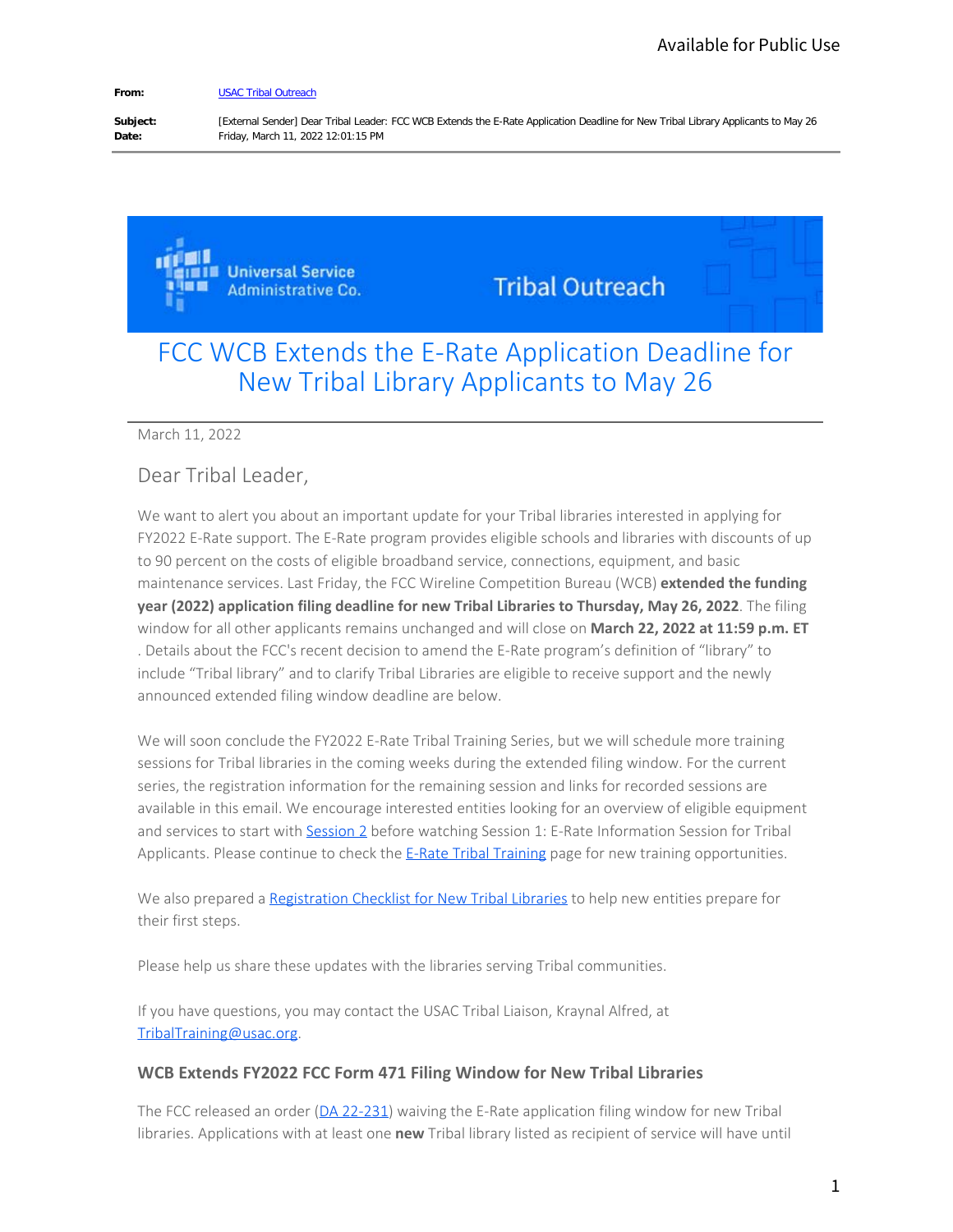**Thursday, May 26, 2022** at 11:59:59 p.m. ET to submit and certify the FCC Form 471 in the E-Rate Productivity Center (EPC) without requiring an additional waiver.

Please note that **Thursday, April 28, 2022 is the last date for these applicants to submit and certify an FCC Form 470** and still wait the required 28 days before submitting and certifying the FCC Form 471 by the May 26 filing deadline. We encourage applicants to file their FCC Form 470 as soon as possible and not to wait until April 28, 2022.

## **Clarifying Tribal Library Eligibility**

The FCC adopted a Report and Order [\(Tribal Library Order](https://docs.fcc.gov/public/attachments/FCC-22-8A1.pdf)) at its January 27 open meeting that amends the FCC's rules by updating the definition of a library, and clarifying that Tribal libraries are eligible for support through the E-Rate program. The new rules take effect in time for Tribal libraries to apply now for E-Rate support for Funding Year (FY) 2022 (which runs from July 1, 2022 through June 30, 2023).

The Tribal Library Order adds "Tribal library" to the definition of a "library" in the E-Rate rules, and amends the rules to recognize that Tribal libraries are eligible for support from state library administrative agencies under the Library Services and Technology Act (LSTA) and the Museum and Library Services Act of 2018. In the Tribal Library Order, the FCC explains that Tribal Councils can designate a library as a Tribal library (for example, through a Tribal Resolution), and Tribal libraries should be able to demonstrate that they have three basic characteristics of a library: Available for Public Use<br>
n 471 in the E-Rate<br>
to submit and certify<br>
ifying the FCC Form<br>
m 470 as soon as<br>
en meeting that<br>
t Tribal libraries are<br>
me for Tribal libraries to<br>
ne for Tribal libraries to<br>
1, 2022 through

- Regularly scheduled hours,
- Staff, and
- Materials available for library users.

The FCC also directs USAC, together with FCC staff, to develop targeted outreach efforts to increase awareness of the program among Tribal libraries and adopt new metrics to gauge the participation of Tribal libraries in the E-Rate program.

### Frequently Asked Questions

### **Q1. What types of Tribal documentation is acceptable for designating a Tribal Library?**

**Answer.** Any Tribal library that is eligible for LSTA funding under the Museum and Library Services Act of 2018 and has not been validated in the E-Rate program should be prepared to demonstrate their eligibility by providing:

Documentation from an authorizing Tribal government entity (such as a charter or ordinance or letter from the Tribal Council), as well as documentation that shows that the applicant has the three characteristics of a library, including regular hours, staff, and materials available for library users, or a signed letter from a state library administrative agency.

**Q2. Should Tribal libraries seeking eligibility under a Tribal resolution or letter wait until the Tribal Library Order takes effect on March 16 to certify the FCC Form 470 or create user accounts and profiles in the E-Rate Productivity Center (EPC)?**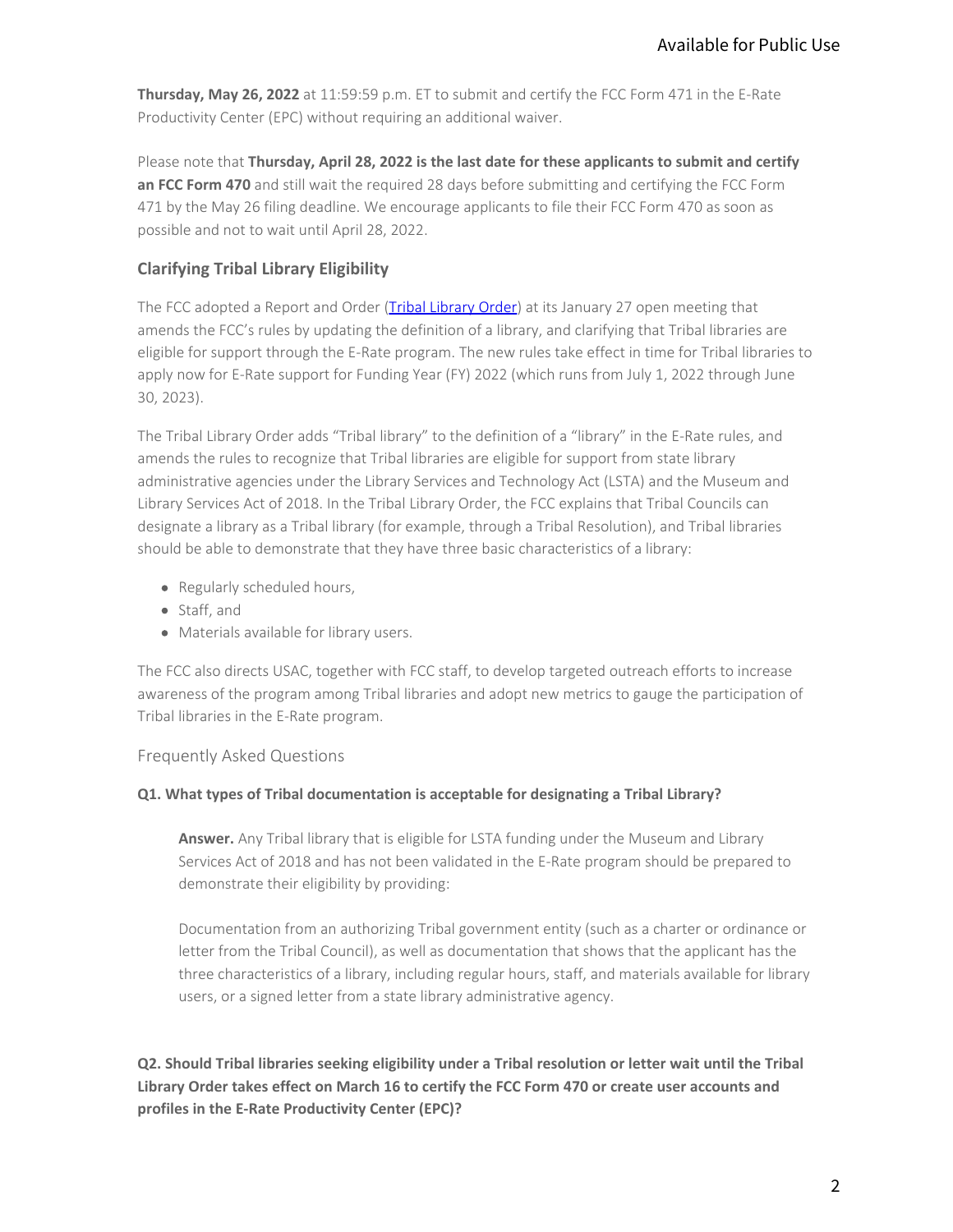**Answer.** There's no need to wait until March 16. Tribal libraries should create user accounts and profiles in the EPC now. Please call the Customer Service Center (CSC) at (888) 203-8100, Monday through Friday between 8 a.m. and 8 p.m. ET for help to access EPC and set up your account. Tribal libraries should also start their competitive bidding process as soon as possible by completing and certifying the FCC From 470.

## About the E-Rate Program

The Schools and Libraries (E-Rate) program provides discounts up to 90 percent to eligible public or private schools (K-12), libraries, and groups of schools and libraries (e.g., consortia, districts, systems) for E-Rate eligible internet access and data transmission services, internal connections (e.g., Wi-Fi equipment, cabling), and basic maintenance services) competitively bid and approved on the application (FCC Form 471). These discounts result in a reduction of the costs for these services/equipment to the school or library making the purchase with the E-Rate program covering the discounted percentage of those costs (e.g., \$1,000 worth of eligible pre-approved services/equipment for a 90 percent discount rate Tribal library would result in a payment of \$900 through the E-Rate program with the Tribal library paying only 10 percent of the costs (i.e., \$100). Available for Public Use<br>
eate user accounts and<br>
(888) 203-8100,<br>
EPC and set up your<br>
EPC and set up your<br>
ss as soon as possible<br>
ertia, districts, systems)<br>
ections (e.g., Wi-Fi<br>
proved on the<br>
or these<br>
e program cove

# FY2022 E-Rate Tribal Training Series

A recording is available for each completed session. If you have questions about any material covered during the recorded sessions, please send an email to the USAC Tribal Liaison at [TribalTraining@usac.org](mailto:TribalTraining@usac.org?subject=) or register below for Office Hours scheduled for March 15, 2022 at 4 p.m. ET. You are able to ask the USAC's E-Rate team questions during Office Hours.

## Upcoming Sessions

## **Session 5: Office Hours for Tribal E-Rate Applicants**

**March 15, 2022 4 p.m. ET [Register Here](https://register.gotowebinar.com/register/5627670367484297742)** 

**Overview:** This session provides an opportunity for Tribal applicants and consultants to ask the USAC E-Rate team questions regarding the FY2022 E-Rate funding application process and the recent E-Rate Tribal training sessions.

In advance of this session, you may also email questions to [TribalTraining@usac.org](mailto:TribalTraining@usac.org?subject=).

## Completed Sessions: Recordings and Slide Decks are Available

## **Session 1: E-Rate Information Session for Tribal Applicants**

**Overview:** In this two hour session, we presented an overview of the E-Rate program and covered general topics such as the application process, the competitive bidding requirements, important program terms, eligibility, and program discounts. Additionally, we focused on the recently adopted Federal Communications Commission (FCC) order that amended the definition of library in the FCC's rules to clarify that Tribal libraries are eligible for support through the E-Rate program.

### **[Watch a Recording](https://attendee.gotowebinar.com/register/5424847855487992844)**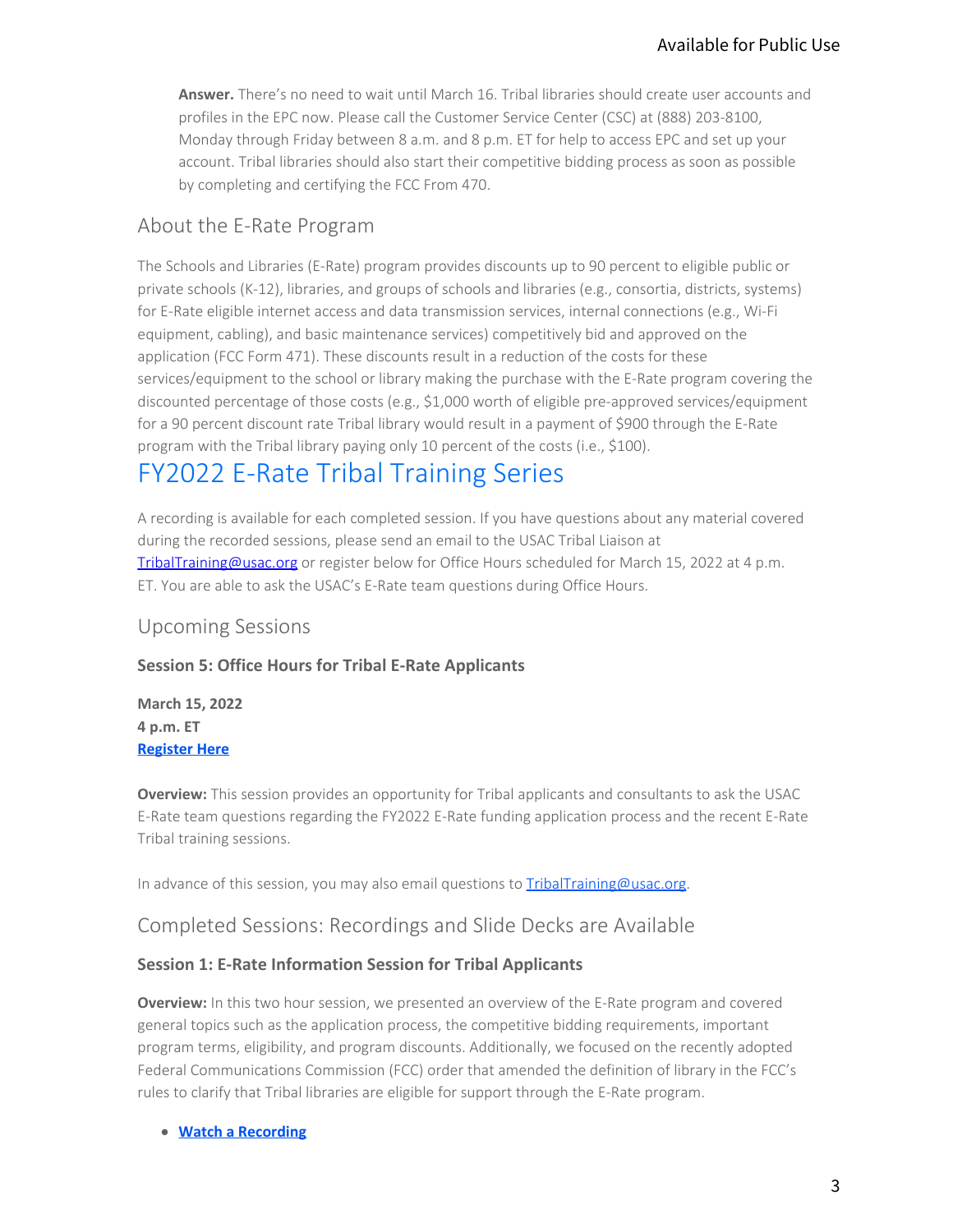## **[Slide Deck](https://www.usac.org/e-rate_tribal_training_info_session_feb_3_2022/)**

We recommend that you also review:

- Learn how to [Get Started](https://www.usac.org/e-rate/get-started/).
- Explore the **Application Process**.
- Review the "Get Started: Create New Profiles for New Users and Entities" section of this email and download the [Registration Checklist for New Tribal Libraries](https://www.usac.org/e-rate_program_registraton_list_for_new_tribal_libraries/) (PDF).

## **Session 2: FCC Form 470 Walkthrough for Tribal E-Rate Applicants (The First Form)**

**Overview:** In response to a popular request, we adjusted the agenda for this session to provide an introductory overview of eligible equipment and services and walked through three training samples for FCC Forms 470 and 471.

- **[Watch a Recording](https://register.gotowebinar.com/register/4302811632621239312)**
- **[Slide Deck](https://www.usac.org/wp-content/uploads/e-rate/documents/tribal/FY2022/FINAL_FCC-Form-470-Walkthrough_Tribal_Training_E-Rate.pdf)** 
	- o [Training Sample 1: FCC Form 470](https://www.usac.org/wp-content/uploads/e-rate/documents/tribal/FY2022/Training_Sample_1_FCC_FORM_470.pdf)
	- o [Training Sample 2: FCC Form 471](https://www.usac.org/wp-content/uploads/e-rate/documents/tribal/FY2022/Training_Sample_2_FCC_FORM_471.pdf) (Category 1)
	- o [Training Sample 3: FCC Form 471](https://www.usac.org/wp-content/uploads/e-rate/documents/tribal/FY2022/Training_Sample_3_FCC_FORM_471.pdf) (Category 2)

We recommend that you also review:

- The step-by-step guides offered in the [instructional video series for FCC Form 470](https://www.usac.org/e-rate/learn/videos/#FCC-Form-470-and-Competitive-Bidding).
- [FCC Form 470 Filing EPC System Guide FY2022](https://www.usac.org/wp-content/uploads/e-rate/documents/Forms/FCC_Form_470_Filing_FY2022.pdf) (PDF).
- [FCC Form 470 Services Guiding Statements Reference Table \(FY2022\)](https://www.usac.org/wp-content/uploads/e-rate/documents/Forms/FCC_Form_470_Guiding_Statements_Table_FY22.pdf) (PDF).
- Learn more about the [FCC Form 470](https://www.usac.org/e-rate/applicant-process/competitive-bidding/fcc-form-470-filing/) and [Eligible Services](https://www.usac.org/e-rate/applicant-process/before-you-begin/eligible-services-overview/).
- Review the steps in the application process:
	- o Step 1: [Competitive Bidding](https://www.usac.org/e-rate/applicant-process/competitive-bidding/).
	- o Step 2: [Selecting a Service Provider.](https://www.usac.org/e-rate/applicant-process/selecting-service-providers/)

## **Session 3: Office Hours for Tribal E-Rate Applicants**

**Overview:** This session provides an opportunity for Tribal E-Rate applicants and consultants to ask the USAC E-Rate team questions regarding the FY2022 E-Rate funding application process and the recent E-Rate Tribal training sessions. Available for Public Use<br>
"section of this email<br>
the First Form)<br>
ssion to provide an<br>
three training samples<br>
The training samples<br>
"<br>
F).<br>
F).<br>
I consultants to ask the<br>
rocess and the recent<br>
"<br>
you may email<br>
"<br>
)<br>
he

If you have questions about the information covered in the recorded webinar, you may email questions to [TribalTraining@usac.org.](mailto:TribalTraining@usac.org?subject=)

- **[Watch a Recording](https://register.gotowebinar.com/register/486584893445502475)**
- **Slide Deck** (contains a list of FAQs answered during the recorded session)

## **Session 4: FCC Form 471 Walkthrough for Tribal E-Rate Applicants (The Second Form, which requests funding for the eligible equipment and/or services)**

- **[Watch a Recording](https://register.gotowebinar.com/register/5424847855487992844)**
- **[Slide Deck](https://www.usac.org/wp-content/uploads/e-rate/documents/tribal/FY2022/Session_4_FCC_Form_471_Tribal_Training_E_Rate.pdf)**

**Overview:** Join us for the second webinar in the series designed to walk applicants through an FY2022 FCC Form 471 application. It will include a step-by-step demonstration of filing the form and a Q&A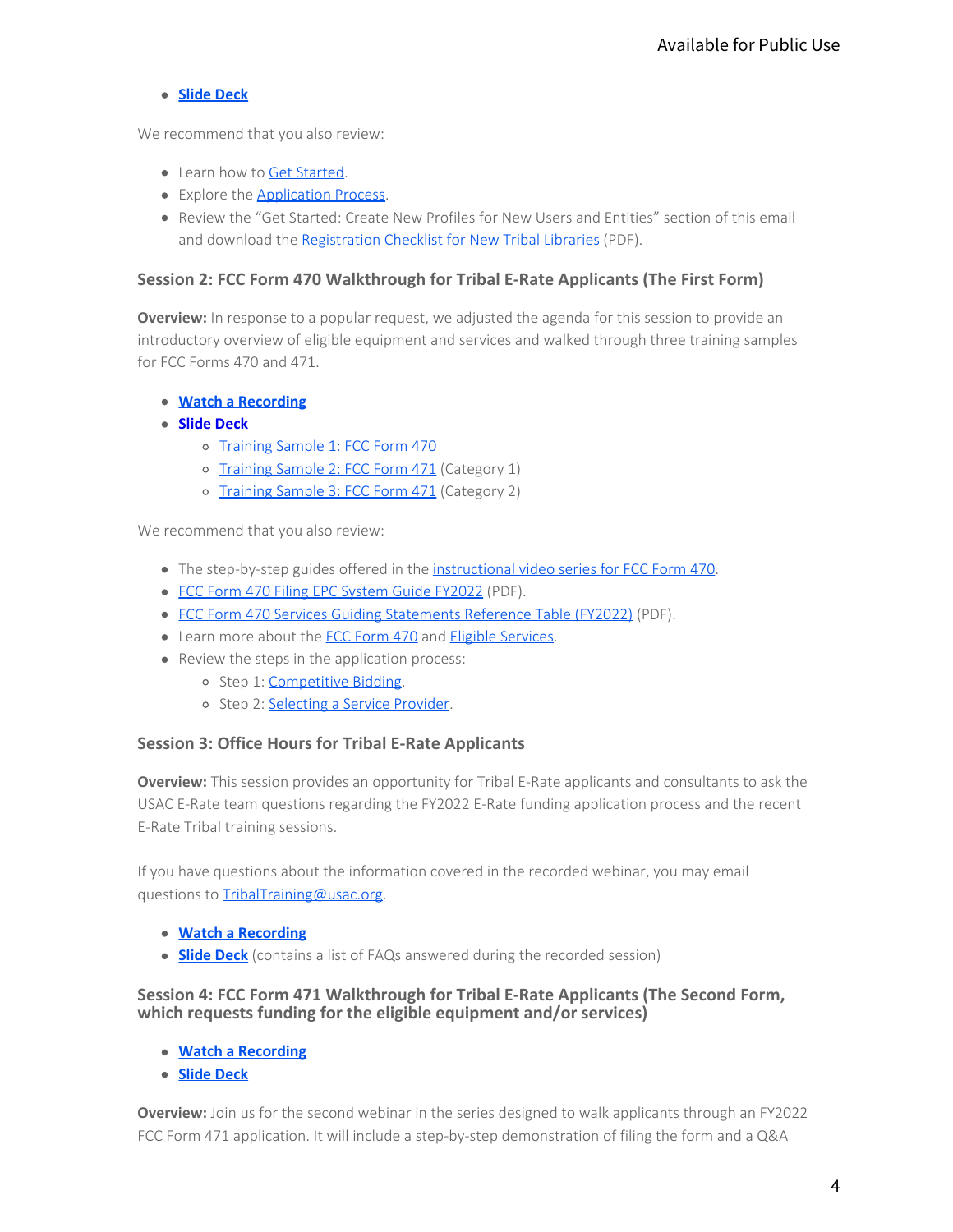session.

- Recommended for: Tribal E-Rate Applicants
- E-Rate Experience Level: All levels

To prepare for the webinar, we recommend that you review the [E-Rate program](https://www.usac.org/e-rate/)'s website:

- Brand new to E-Rate? Learn how to [Get Started](https://www.usac.org/e-rate/get-started/).
- Learn about [FCC Form 471](https://www.usac.org/e-rate/applicant-process/applying-for-discounts/fcc-form-471-filing/).
- Review the steps in the application process:
	- o Step 3: Applying for Discounts
- Follow the step-by-step guides offered in the [instructional video series for FCC Form 471 and](https://www.usac.org/e-rate/learn/videos/#FCC-Form-471) [creating a contract record](https://www.usac.org/e-rate/learn/videos/#FCC-Form-471).
- Download the [E-Rate Program FCC Form 471 Submission Checklist](https://www.usac.org/wp-content/uploads/e-rate/documents/tribal/FY2022/E-Rate_Program_FCC_Form_471_Submission_Checklist.pdf)

## Resources

## Ready to Apply for E-Rate Support?

- **Before your first call, review the [Registration Checklist for New Tribal Libraries](https://www.usac.org/wp-content/uploads/e-rate/documents/tribal/FY2022/E-Rate_Program_Registraton_List_for_New_Tribal_Libraries.pdf) (PDF) for a list of** information to gather and the action items to complete.
	- Review the "**Get Started: Create New Profiles for New Users and Entities" section of this email** for additional information on how to set up an entity number and register for EPC, the E-Rate online application portal.
	- o See the [E-Rate Productivity Center \(EPC\)](https://www.usac.org/e-rate/resources/e-rate-productivity-center/) page for more information about registering and using the E-Rate online application portal.
- [Subscribe](https://fe391570756406797d1477.pub.s10.sfmc-content.com/3n2usens2cz) to the monthly E-Rate News Brief and the E-Rate Tribal e-Newsletter to receive valuable deadline reminders, information on any program rule change or update, prompts for the monthly call, and training announcements.
- Explore the training on the E-Rate program's website.
- o Visit the [Videos](https://www.usac.org/e-rate/learn/videos/) page to watch step-by-step tutorials that are designed to help you understand and manage the form filing process, FCC requirements, and other elements of the E-Rate program. Available for Public Use<br>
The Sove State:<br>
The Sove State:<br>
The Sove State:<br>
The Sove State:<br>
The Sove State:<br>
The Sove State:<br>
The Sove State:<br>
The Sove State:<br>
The Sove State:<br>
The Sove State:<br>
The Sove State:<br>
The Sove
	- o Register for a webinar or watch a recording on our [Webinars](https://www.usac.org/e-rate/learn/webinars/) page to learn about E-Rate program updates, including E-Rate program rules and orders, guidance about compliance and filings, and stakeholder support.
	- o Visit the [E-Rate Tribal Training](https://www.usac.org/e-rate/learn/tribal-training/) page for a list of recent recorded FY 2022 E-Rate Trainings and selected E-Rate Tribal Trainings.

# E-Rate Program Technical Assistance

The USAC Customer Service Center (CSC) provides customer service for the Universal Service Fund (USF) programs, including the E-Rate program, with specialized agents trained to answer your E-Rate program questions.

You have two options for requesting assistance:

Call the CSC at (888) 203-8100. CSC is operational Monday through Friday between 8 a.m. and 8